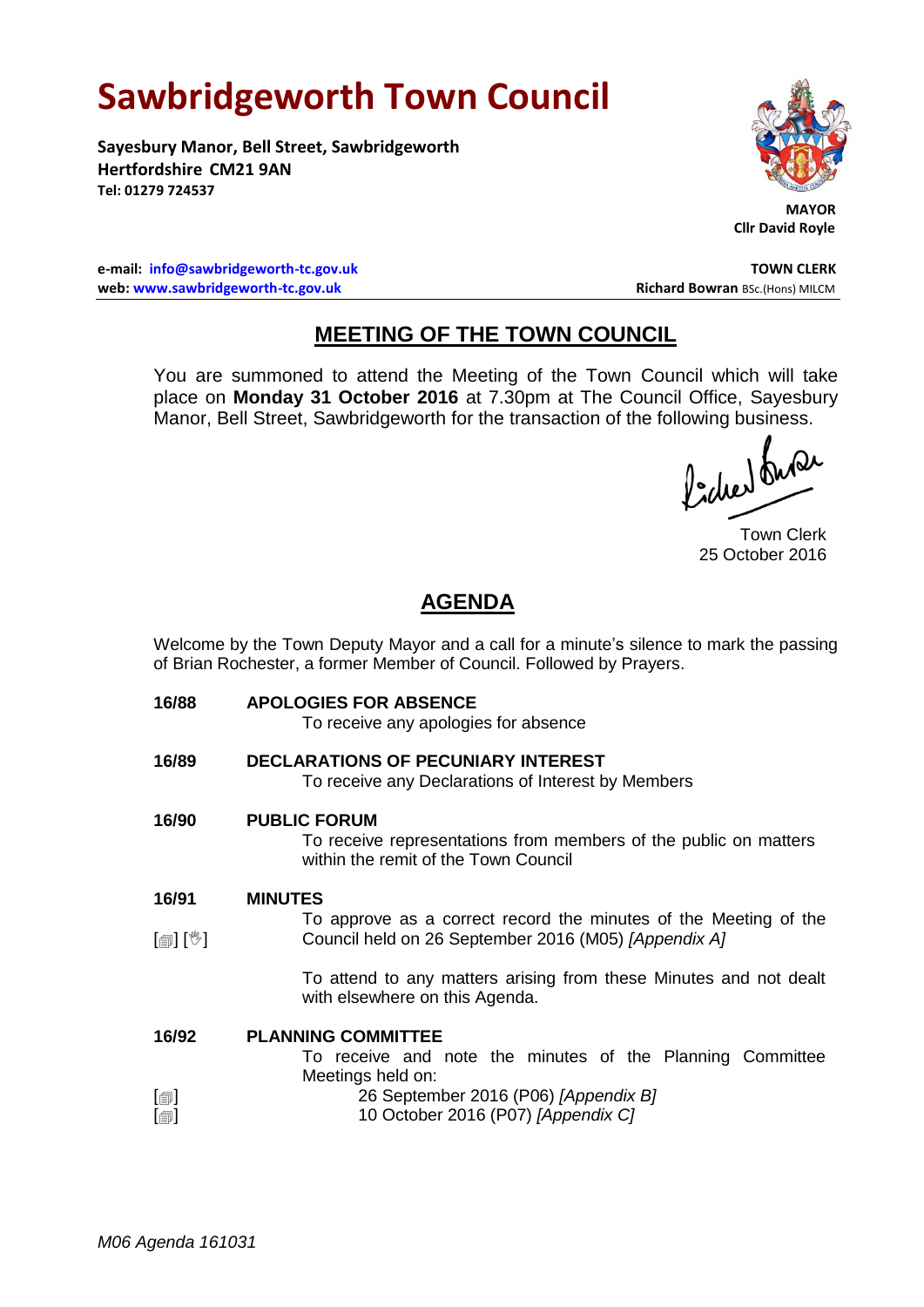| 16/93                                                                                    | <b>AMENITIES COMMITTEE</b><br>To receive and note the minutes of Amenities Committee Meetings<br>held on:                                                                                                                                                                                                                                                                                                                                             |
|------------------------------------------------------------------------------------------|-------------------------------------------------------------------------------------------------------------------------------------------------------------------------------------------------------------------------------------------------------------------------------------------------------------------------------------------------------------------------------------------------------------------------------------------------------|
| $[\blacksquare]$                                                                         | 11 July 2016 (A01) [Appendix D]<br>10 October 2016 (A02) [Appendix E]                                                                                                                                                                                                                                                                                                                                                                                 |
| 16/94                                                                                    | <b>MAYOR'S CORRESPONDENCE/COMMUNICATIONS</b><br>To receive Mayor's appointments and communications, delivered by<br>the Deputy Mayor                                                                                                                                                                                                                                                                                                                  |
| 16/95                                                                                    | <b>REPRESENTATIVES REPORTS</b><br>To receive representatives reports from:<br><b>County Councillor Roger Beeching</b><br>$\bullet$<br>District Councillor Angela Alder<br>$\bullet$<br><b>District Councillor Eric Buckmaster</b><br>$\bullet$<br><b>District Councillor Will Mortimer</b><br>$\bullet$<br><b>Hertfordshire Police</b><br>$\bullet$<br><b>Other Representatives</b><br>$\bullet$<br><b>Memorial Hall</b><br>$\bullet$<br><b>HAPTC</b> |
| 16/96<br>$[\mathbb{V}]$                                                                  | <b>APPOINTMENT TO AMENITIES COMMITTEE</b><br>To consider the appointment of a Member to the Amenities<br>Committee to fill the current vacancy.                                                                                                                                                                                                                                                                                                       |
| 16/97                                                                                    | <b>ANNUAL ACCOUNTS</b>                                                                                                                                                                                                                                                                                                                                                                                                                                |
| $\mathbb{D}[\mathbb{D}^1]$                                                               | To resolve to approve and accept the Annual Return, including<br>the external auditor's certificate, for 2015/16. [Appendix F]                                                                                                                                                                                                                                                                                                                        |
| $\mathbb{D}[\mathbb{D}^1]$                                                               | To resolve to adopt the recommendations made in the report of<br>$\bullet$<br>the external auditor. [Appendix G]                                                                                                                                                                                                                                                                                                                                      |
| 16/98                                                                                    | <b>VACANCY FOR TOWN COUNCILLOR</b><br>To update Members on the call for an election to fill the vacancy on<br>the council.                                                                                                                                                                                                                                                                                                                            |
| 16/99                                                                                    | <b>DISTRICT PLAN</b><br>To report to Members the arrangements for public consultations<br>arranged for Saturday 05 November and Saturday 19 November on<br>the District Plan. This is scheduled to be published on 03 November<br>2016. This is preparatory to the town council making its response to<br>be laid before the appointed Planning Inspector and to encourage<br>parishioners to make their own observations.                            |
| $[\blacksquare]$<br>$\textsf{[}$<br>$\lbrack \oplus \rbrack$<br>$\lbrack \oplus \rbrack$ | Draft Section 8 - Sawbridgeworth [Appendix H]<br>Draft Section 10 - Villages [Appendix I]<br>Draft Section 11 - Gilston [Appendix J]<br>FAQ's - [Appendix K]                                                                                                                                                                                                                                                                                          |
| 16/100<br>$[\blacksquare]$                                                               | <b>TOWN CLERK'S REPORT</b><br>Report for October 2016 [Appendix L]                                                                                                                                                                                                                                                                                                                                                                                    |
| 16/101<br>$\lbrack \circledcirc \rbrack$                                                 | <b>TOWN PROJECT MANAGER'S REPORT</b><br>Report for October 2016 [Appendix M]                                                                                                                                                                                                                                                                                                                                                                          |